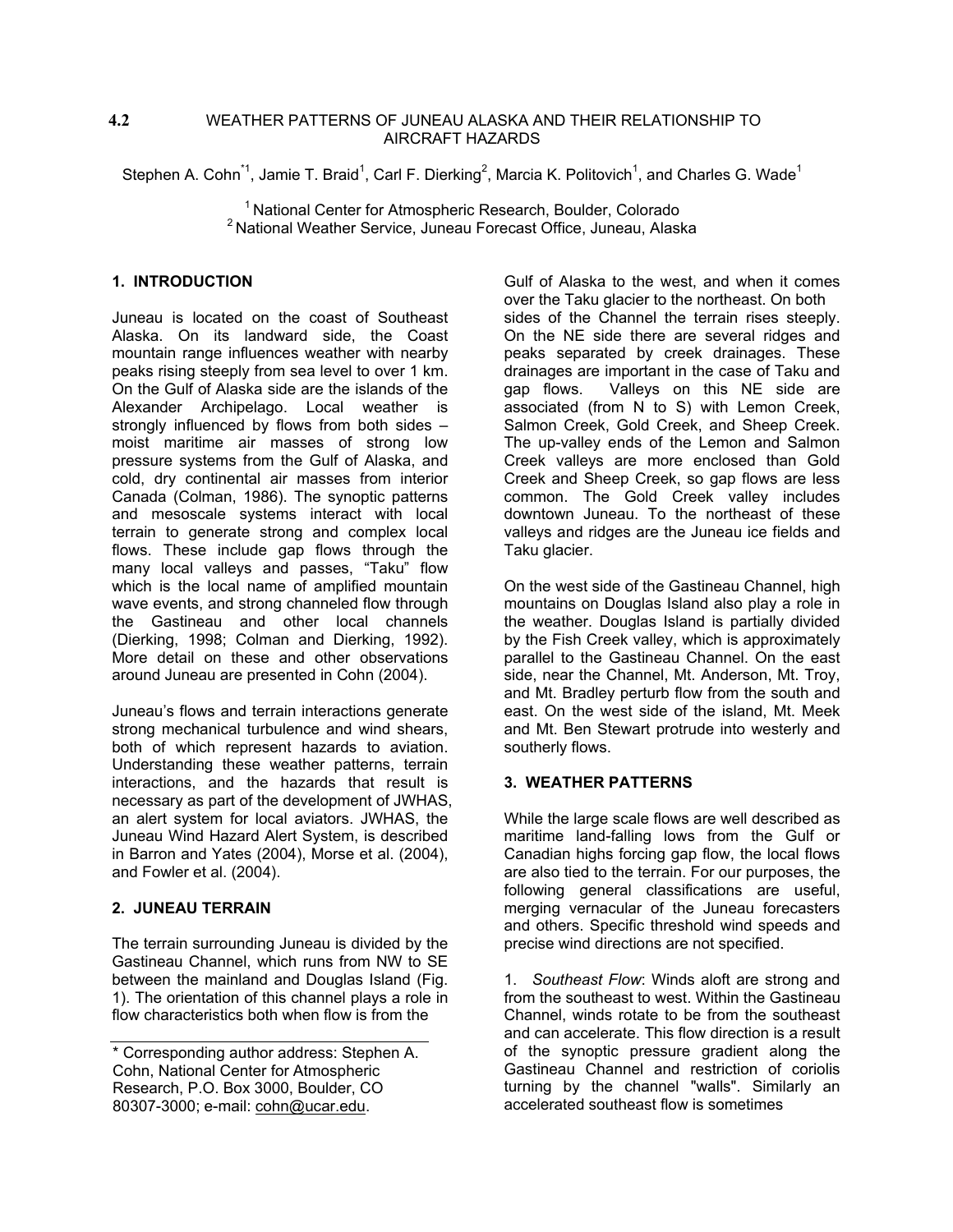

*Figure 1. Map of Juneau and Southeast Alaska. SD, ND, and LC are the locations of radar wind profilers with collocated anemometer and the South Douglas, North Douglas, and Lemon Creek sites.* 

observed in the Fish Creek valley on Douglas Island.

2. *Taku Flow*: Winds are strong and from the north or northeast. Flow over the mountains upwind of Juneau creates mountain waves (stationary phase gravity waves). A critical layer is present aloft which traps this wave energy, allowing the waves to amplify. This wave activity generates strong winds, wind gusts, and turbulence within the Gastineau Channel.

3. *Gap Flow*: This is a similar condition to the Taku flow, except a critical layer is not present so mountain waves are not amplified. Often gap flow will occur when a shallow layer of cold air at the surface, dammed behind the high peaks, becomes deep enough to spill through mountain passes. This air will accelerate as a drainage

flow down the creek valleys on the northeast side of the Gastineau Channel, generating localized turbulence. Flow will sometimes also occur over the Salisbury ridge in the southern part of the Gastineau Channel. Gap flow is driven by a pressure gradient across mountain passes. It can also result from an approaching low from the Gulf.

4. *Mixed Flow*: This refers to a regime similar to a gap flow, but having only a shallow flow from the north and flow aloft characteristic of a Southeast flow. In this situation aviation hazards may be similar to both gap and southeast flow.

These regimes represent only strong wind cases, and fall within the regimes of Colman (1986), with the gap flow and mixed flow both belonging to his "transition" flow regime. In addition to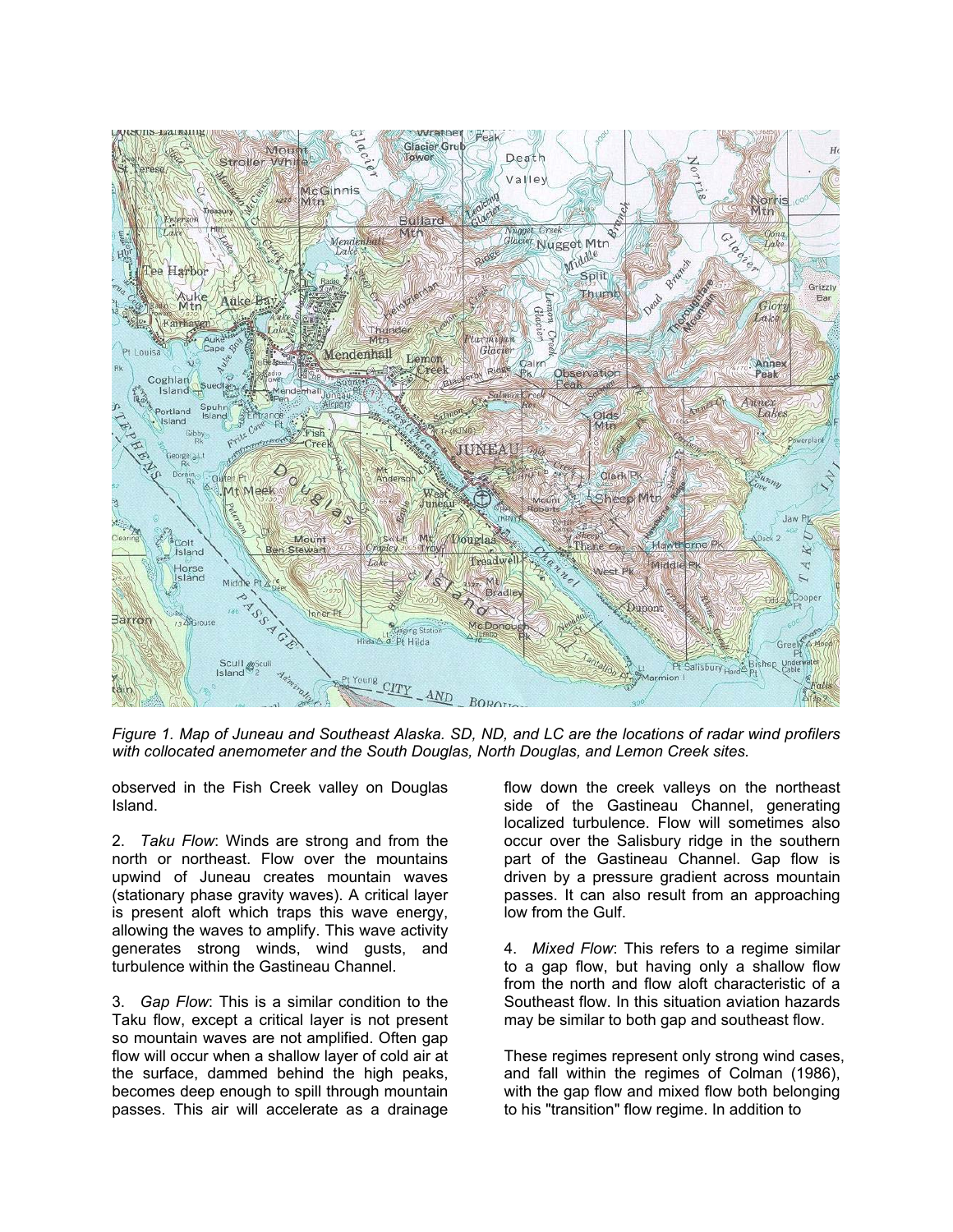

*Figure 2. Downtown Juneau and the southern half of the Gastineau Channel. Flow from the Gold Creek valley passes over downtown. Farther down the Channel are Sheep Creek, Salisbury Ridge, and at its southern end the Channel meets the Taku Inlet.* 

these four regimes, there are flows with lighter winds (from any direction).

Figure 2 shows the Gold Creek valley and downtown Juneau, about half way down the Gastineau Channel, in mixed flow conditions. Westerly flow aloft is bringing moisture and overcast skies, but gap flow is seen by the perturbed water surface at the outflows of Gold Creek and Sheep Creek (farther south in the Channel).

The distinct Taku and Southeast flow regimes are illustrated by the wind rose histogram of Fig. 3. This figure, made using a database of 1-min resolution data from the anemometer atop Sheep Mountain, shows the frequency of occurrence of wind speed and wind direction accumulated in bins 1 m s<sup>-1</sup> by 5 degrees. The color scale was chosen to emphasize the less



*Figure 3: Wind rose histogram for the anemometer atop Sheep Mountain. The wind rose color axis is nonlinear to emphasize smaller values. Following the meteorological convention, wind directions are clockwise from true north.*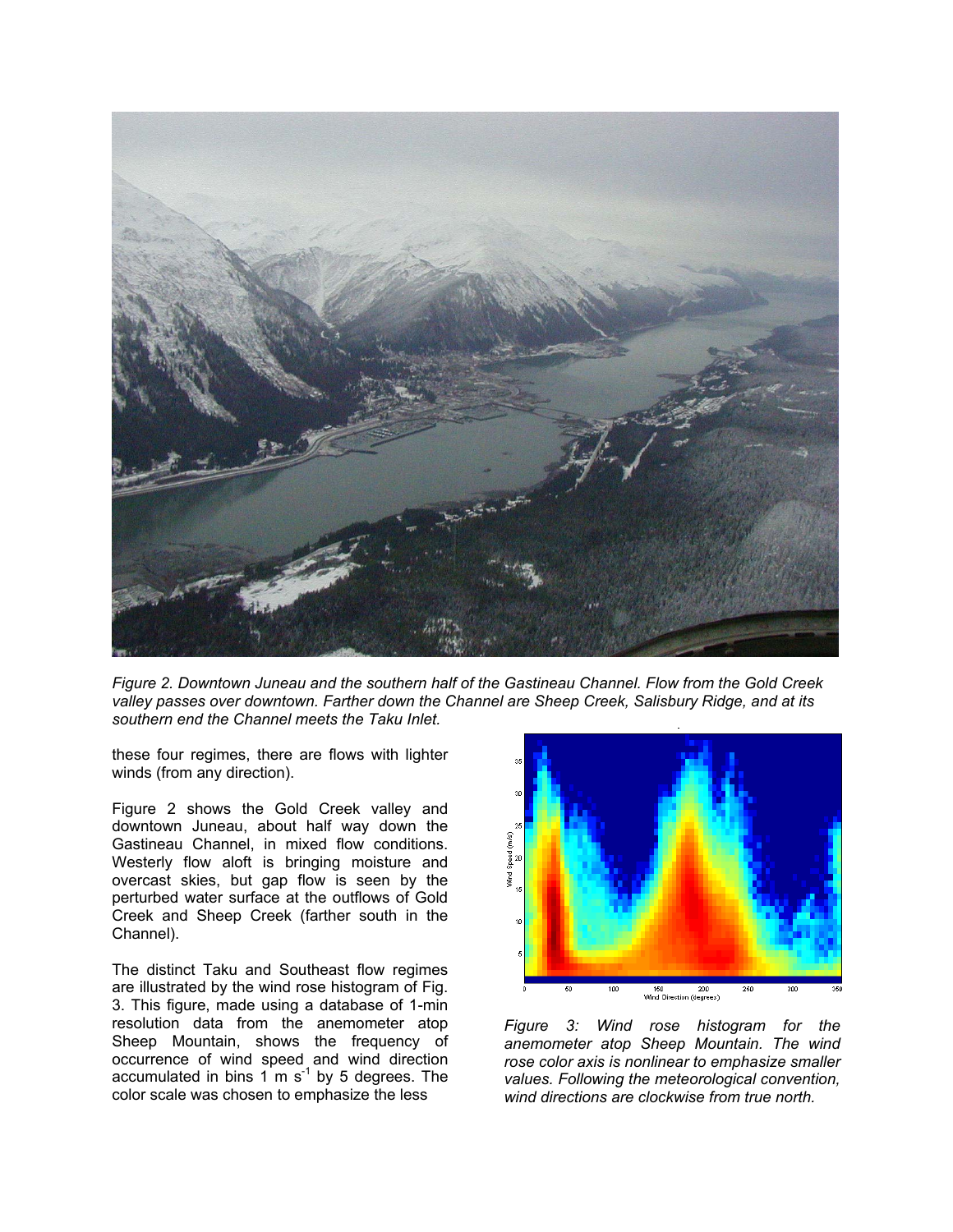frequent modes. This depiction is useful because it shows the directions of the highest wind speeds even if these directions are rare. From the figure, it is clear that strong winds will come from either the Taku direction (about 45 degrees) over the inland mountains and glacier or from the "southeast" direction with winds from south through west which generate SE winds in the Channel.

## **4. HAZARDS**

Aircraft measurements of hazards were made during three JWHAS field projects. The data collection is described in Cohn et al. (2004). Measured hazards are EDR, defined as the cube root of eddy dissipation rate, and wind shear. These calculations are described in Gilbert et al. (2004) and Wilson et al. (2004) respectively. We will focus on EDR. Our analysis was done using an older version of the EDR dataset, with a few known errors, but this will not affect our conclusions. Figures 4-6 show composites of all aircraft measurements of EDR in three geographic regions around Juneau.

Figure 4 shows EDR values in the Lemon Creek vicinity. The lower plot shows a plan view and the upper plot shows a view of the same data projected against the vertical plane. In all the plots shown, larger values are plotted on top of smaller values so they are not masked. This also means that large values will be most visible. The color scale is EDR in cgs units. From this plot it appears that the strongest EDR values occur deeper in the Lemon Creek valley. From the plan view it is clear that this region includes a small part of the Fox departure flight path. The terrain profile plotted in the projection view is the terrain height along the line in the lower plot. This plot appears to show that the stronger EDR generally occurs lower in the valley. The highest EDR values in red occur along a small number of flight legs, and these flights were in strong southeast flow.

The next figure (Fig. 5) shows the plan and projection views of EDR measured within the Gastineau Channel. The data shown here is only from the FY2000 field season. There is good correlation between locations of strong turbulence and the creek outflows along the Channel. In particular there is strong turbulence at the outflow of Gold Creek near downtown Juneau, Sheep Creek southeast of downtown,





*Figure 4: Spatial distribution of aircraft EDR (cgs units) measurements near Lemon Creek, including all measurements which passed quality control. Larger values are plotted over smaller values so they are most prominent. The lower plot is a plan view. The upper plot is the projection of the same data onto a vertical plane indicated by the line shown in the lower plot.* 

and over Salisbury ridge near the southeast end of the Channel.

The projection view shows the distribution with altitude of these stronger EDR measurements. The creek drainages appear clearly in the terrain plot. From left to right the creek drainages are Lemon Creek, Salmon Creek, Gold Creek, Sheep Creek, and at the extreme right is the Taku inlet. The terrain profile shown is the terrain height under the line indicated in the plan view, and does not directly indicate the relative height or depth of the drainages. Various flight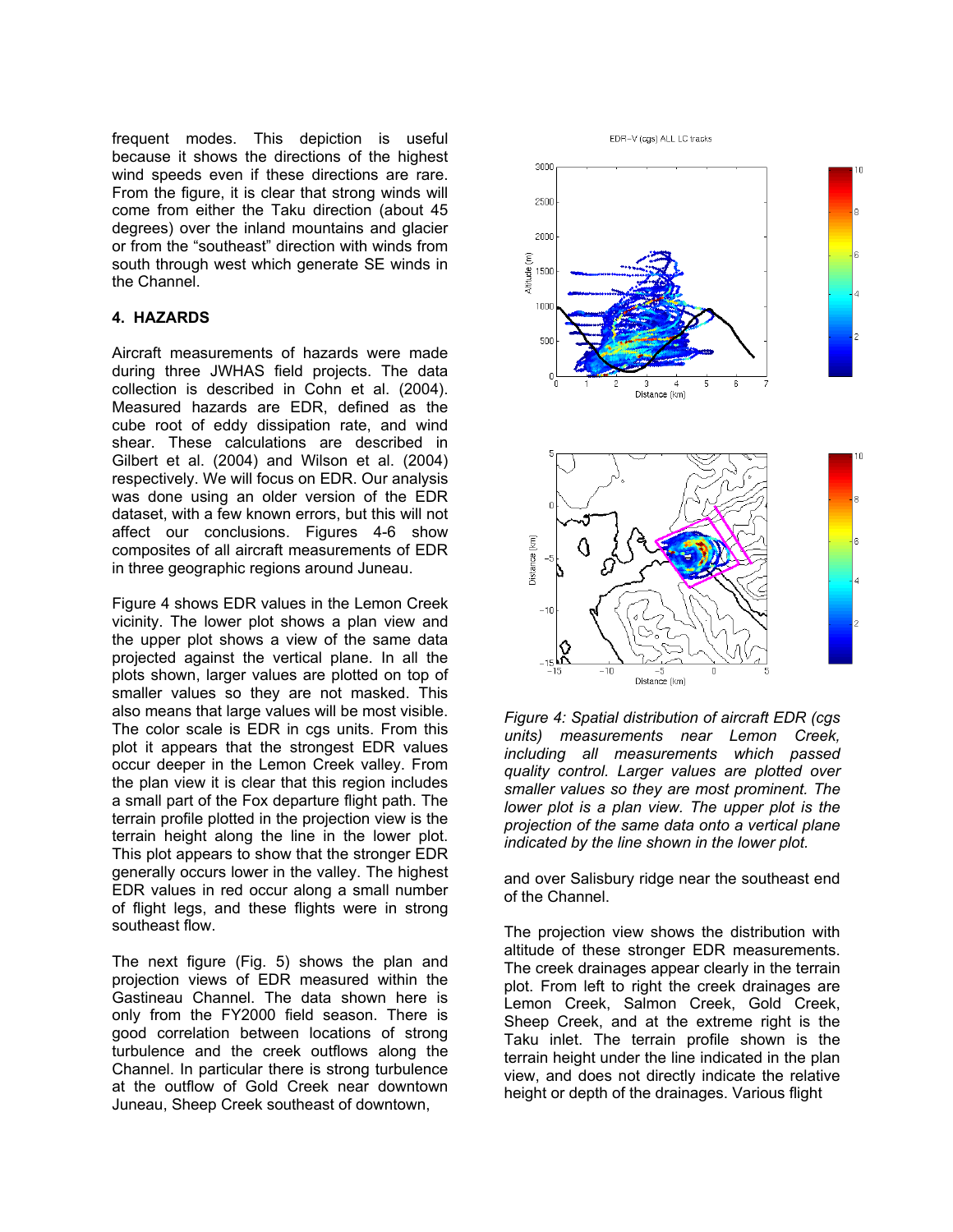EDR-V (cgs) 2000 Channel tracks





*Figure 5: Spatial distribution of aircraft EDR (cgs units) measurements in the Gastineau Channel. The format is the same as Fig. 4.* 

paths can be identified in this plot. The horizontal legs are the "stacks" where tracks were flown along the Channel at a constant altitude; the steep tracks beginning to the left of Lemon Creek and climbing past Mt. Juneau (just left of Gold Creek) are tracks following the departure path, and the more shallow paths descending from right to left are tracks following the arrival procedure.

This figure shows that very few large EDR values were observed at the Salmon Creek outflow or well in front of the Lemon Creek basin. Turbulence at the Gold creek outflow appears stronger and perhaps broader at lower altitudes, although some large values are seen at higher altitudes. Similar patterns are seen at the Sheep Creek outflow and over Salisbury ridge.

Correlation of the strong EDR flights with weather shows that turbulence associated with the creek drainages occurs during gap flow and Taku flow.

Figure 6 shows the plan and projection views of EDR measured along tracks in the airport basin north of Douglas Island. The terrain on Douglas Island is dominated by two groups of mountains separated by the Fish Creek valley. The plan view shows that two areas of larger values of EDR are seen to the northwest of two mountain ridge lines. In SE conditions this would be downwind of the highest peaks. Depending on the actual wind direction, the eastern region of high EDR could also be downwind of the Fish Creek valley.



*Figure 6: Spatial distribution of aircraft EDR (cgs units) measurements in the airport basin north of Douglas Island. The format is the same as Fig. 4.*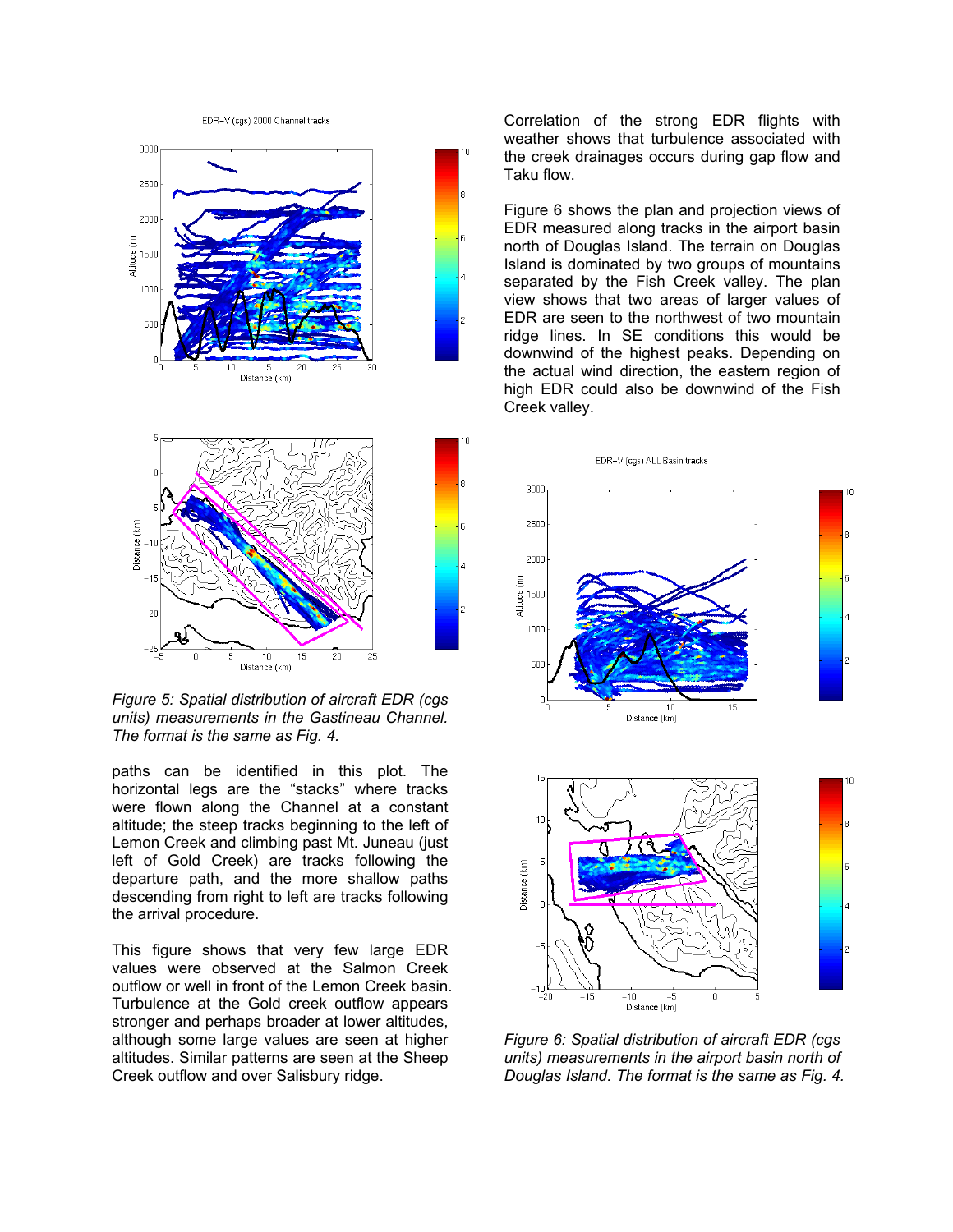The projection view is the projection of this data looking to the south. The two ridges are visible with the left ridge corresponding to the mountains on the east side of Douglas Island, and the right ridge corresponding to the westside Douglas Island mountains. The valley between is the Fish Creek valley. In this plot, level flight tracks are during "stacks" within the airport basin, and tracks increasing in altitude from left to right are Lemon Creek or Fox departure patterns.

It is interesting to note that the strong EDR values downwind of the eastern ridge were clearly seen during the 1998 field project, while the strong EDR downwind of the western ridge were primarily seen in the winter 1999-2000 dataset. The data in this figure includes both data sets.

# **5. DISCUSSION**

Understanding the weather patterns and air flows around Juneau, and the relationship between these flows, the local terrain, and aviation hazards, is essential to development of JWHAS. It is clear that hazard locations depend critically on the synoptic scale flow regime which drives the local flows. In its prototype form, the JWHAS algorithm uses a wind regime algorithm, tailoring its warning calculation to the type of local flow (Taku, Southeast, Mixed, and calm).

A second direct use of this analysis occurred when choosing the JWHAS warning areas. Hazard calculations are specific to the "hot spots" identified by this analysis. Analysis domains and warning areas were chosen based on these hot spots.

The locations of strong turbulence and aviation hazards make physical sense. Turbulence is found downwind of mountain peaks exposed to high winds (e.g. Mt Meek in SE condifions), at locations where high winds flow around barriers (e.g. from southeast flow around Blackerby ridge into Lemon Creek), within cold drainage flows and at their intersection with dissimilar flows (e.g. drainage outflow of Gold Creek), and in mountain wave conditions (in the Channel during Taku events)..

# **ACKNOWLEDGEMENTS**

The authors appreciate helpful discussions with R. K. Goodrich. This research is in response to

requirements and funding by the Federal Aviation Administration (FAA). The views expressed are those of the authors and do not necessarily represent the official policy or position of the FAA. NCAR is operated by the University Corporation for Atmospheric Research under sponsorship of the NSF.

# **REFERENCES**

- Barron, R. and V. Yates, 2004: Overview of the Juneau terrain-induced turbulence and wind shear project. *Preprints, 11th Conference on Aviation, Range, and Aerospace Meteorology*, Hyannis, MA
- Cohn, S. A., 2004: Flow in complex terrain: Observations by radar wind profilers and anemometer near Juneau, Alaska, J. Appl. Meteor., 43, 437-448.
- Cohn, S. A., R. Barron, A. Yates, S. Mueller, A. R. Rodi, P. P. Neilley, A. Praskovsky and L. B. Cornman, 2004: Field programs to investigate hazards to aviation in Juneau, Alaska. *Preprints, 11th Conference on Aviation, Range, and Aerospace Meteorology*, Hyannis, MA
- Colman, B. R., 1986: The winter climate of Juneau: A mean of contrasting regimes, *Natl. Wea. Dig.*, **11**, 29-34.
- Colman, B. R. and C. F. Dierking, 1992: The Taku wind of southeast Alaska: Its identification and prediction, *Weather and Forecasting*, **7**, 49-64.
- Dierking, C. F., 1998: Effects of a mountain wave windstorm at the surface, *Weather and Forecasting*, **13**, 606-616.
- Fowler, T. L., J. T. Braid and M. J. Pocernich, 2004: A performance analysis of the Juneau wind hazard alert system. *Preprints, 11th Conference on Aviation, Range, and Aerospace Meteorology*, Hyannis, MA
- Gilbert, D., L.B. Cornman, A. R. Rodi, R. J. Frehlich and R. K. Goodrich, 2004: Calculating EDR from aircraft wind data during flight in and out of Juneau, AK: techniques and challenges associated with nonstraight and level flight patterns. *Preprints, 11th Conference on Aviation, Range, and Aerospace Meteorology*, Hyannis, MA
- Morse, C. S., S. G. Carson, D. Albo, S. Mueller, S. Gerding, and R. K. Goodrich, 2004: Generation of turbulence and wind shear alerts: Anatomy of a warning system. *Preprints, 11th Conference on Aviation, Range, and Aerospace Meteorology*, Hyannis, MA